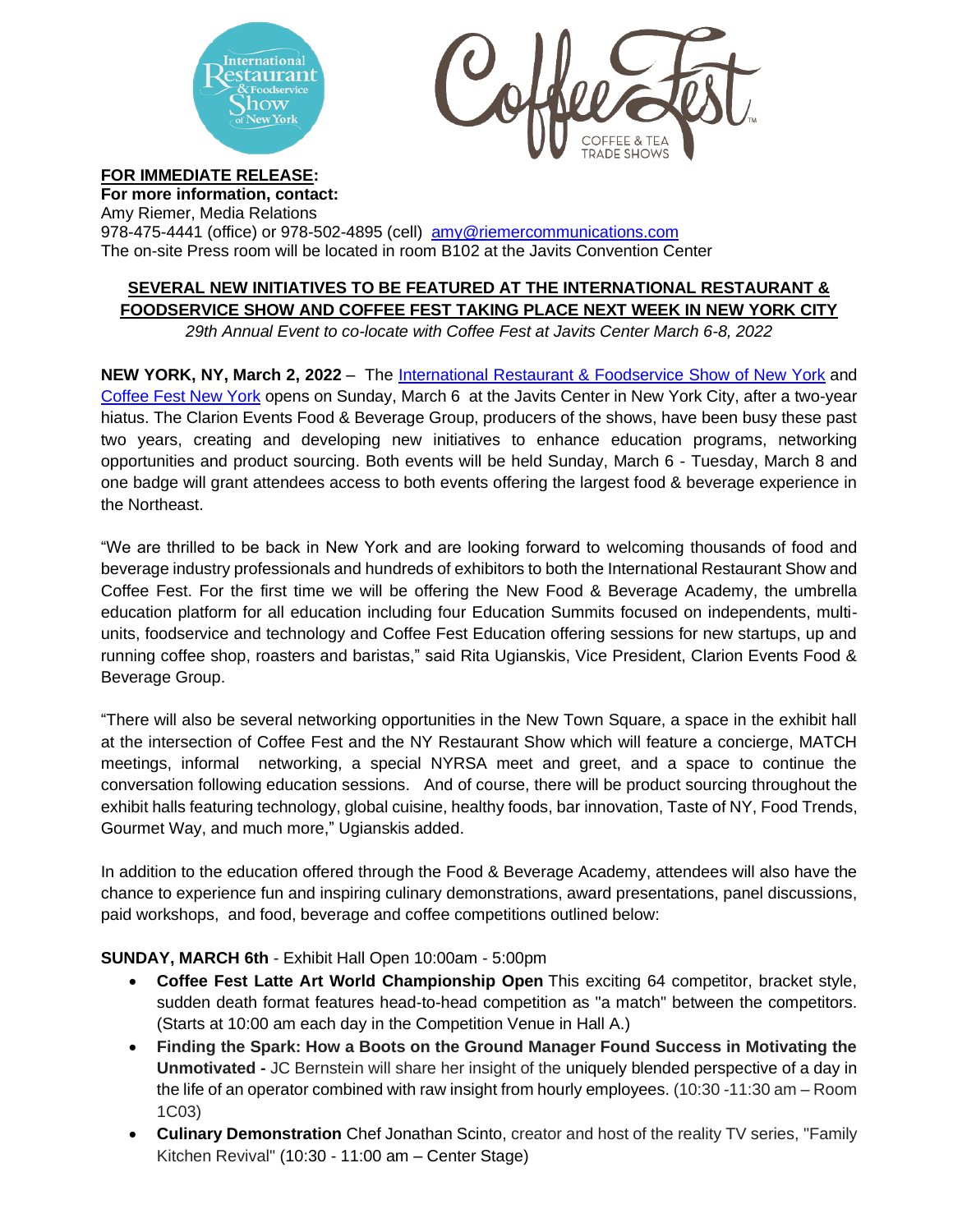- **Presentation of the Torch Award to Chef Anita Lo** a former restaurant owner, cookbook author and Michelin star chef, who has appeared as a contestant on Chopped All Stars, Iron Chef America, and Top Chef Masters. (11:45 – 12:30 pm - Center Stage)
- **7 Reasons You Might not be able to Sell Your Restaurant**: Dale Willerton, The Lease Coach, will provide insights on the 7 obstacles tenants often encounter with landlords. (11:45 am – 12:45 pm in Room 1C03)
- **Coffee Fest US Cold Brew Championships** is a brand-new competition where cold brewers present a still cold brew and prepare a signature cold brew drink to the judges. (1:00 pm – 3:00 pm Sunday & Monday in the Competition Venue in Hall A.)
- **Presentation of the New Humanitarian Spotlight Award to Nate Mook** who will accept on behalf of World Central Kitchen's (WCK) Recovery work. Nate, who is just returning from Poland's border providing food and nutrition to refugees from Ukraine, will discuss how the organization helps communities rehabilitate and rebuild. (1:15 – 2:00 pm – Center Stage)
- **Modifying your Menu to Accommodate Gluten-Free Customers and Increase your Bottom Line:** Marlisa Brown, Registered Dietitian-Certified Diabetes Educator-Chef-Author-Speaker and president of Total Wellness Inc. will present (2:00 – 3:30 pm – Room 1C03).
- **Raise The Bar: Building the Right Team & Cocktail Menus to Keep Your Customers Thirsty for More,** presented by The Super Squad **-** Seminar will include discussion, demonstrations, and deep dives into menu creation from top experts in the hospitality industry,  $(2:15 - 3:00 \text{ pm} - \text{Center})$ Stage)
- **Hip Sip: Battle of the Modern Bartender Competition – Cocktails & Coffee** competition will feature bartenders and mixologists creating the best coffee cocktail. (3:30 – 5:00 pm – Center Stage).

**MONDAY, MARCH 7th** - Exhibit Hall Open 10:00am - 5:00pm

- **Pitch the Press** Hear about the most intriguing new products, services, and trends selected by members of the industry media. (10:15 am - 11:00 am, Town Square, 2100 Aisle)
- **Building Confidence in Financials: A Bootcamp for Restaurant Owners -** Anne Gannon, CPA, principal, and founder of The Largo Group will teach the fundamentals of financial statements. (10:30 am – 12:45 pm – Room 1C03)
- **Culinary Demonstration by Chef Mareya Ibrahim,** an award-winning entrepreneur, chef, and author of the new book, "Eat Like You Give a Fork: The Real Dish on Eating to Thrive" and coinventor of the patented Eatcleaner line of products. (10:30 – 11:15 am on Center Stage)
- **Keynote Presentation by the New York State Restaurant Association**  Join NYS Restaurant Association President & CEO, Melissa Fleischut, lead a panel discussion about Building a Better Future with Lessons Learned During the Pandemic. (11:45 am – 12:30 pm on Center Stage)
- **Culinary Demonstration and Presentation of The Beacon Award to Chef Millie Peartree**, a world-renowned community chef, tastemaker, restaurateur, and philanthropist based out of New York City. (12:45 – 1:45 pm on Center Stage).
- **New York Seafood Summit: Urban Aquaponics -** New York Sea Grant, in collaboration with industry, academic and other professional seafood stakeholders, offers its annual "NY Seafood Summit" (2:00 – 5:00 pm in Room 1C03).
- **Culinary Demonstration with Chef Jehangir Mehta,** runner-up on The Next Iron Chef and owner of the popular East Village restaurant Graffiti who will cook on the fly to demonstrate sustainability and cooking using the food left over from the previous chefs. (2:15 – 3:00 pm - on Center Stage)
- **Trends Presentation "New Normal", Old Fundamentals – The Menu. The People. The Numbers.** Barry Shuster of *Restaurant Startup & Growth Magazine* will discuss Why Independent Restaurant Business Basics are On-Trend Post Pandemic. (3:30 pm in the Independent Theater – Booth 1956)
- **Rapid Fire Challenge: Plant Based Edition** is sponsored and moderated by *Total Foodservice*  and will feature chefs who will present their favorite and most creative plant-based recipes. (3:30 pm – 5:00 pm - on Center Stage).